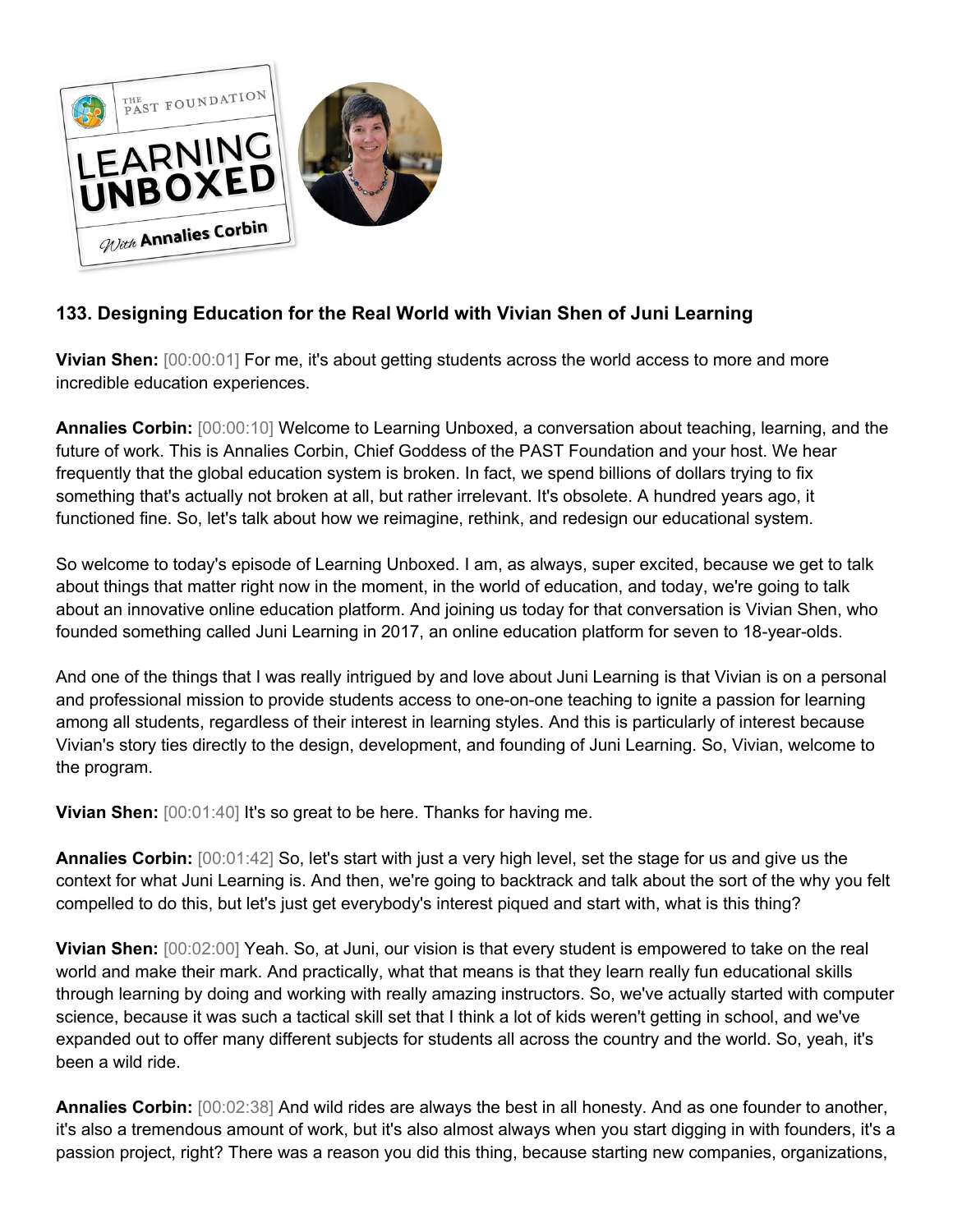endeavors, it's an epic lift, to be perfectly clear with folks. It's not an easy thing to do. So, tell us, Vivian, why did you feel compelled to do this?

**Vivian Shen:** [00:03:09] Yeah, I mean, education, it's a really interesting industry to work in, because everybody who is not even folks in the industry, but everyone in particular in the industry has such a unique learning experience and so much kind of personal investment in what they do and why they make the companies that they make. And so, that's definitely true for me. Education was a big part of my life growing up. My dad is actually a professor and my parents were able to immigrate to the US, because educational opportunities here.

They did their graduate degrees here. And so, it's always kind of been, even when I was much younger, something that was really emphasized as I was growing up. I wish I could talk a little bit more about it. That seed was always there. And so, throughout my career, this was always something that I kind of kept coming back to, which is how can I make such an important time in so many kids and students' lives really impactful for them and empowering for them? And that's sort of, yeah, the original seed of the company.

**Annalies Corbin:** [00:04:13] Yeah. And I think, oftentimes, one of the things that I hear when we sort of talk about the way these endeavors get started up is that we always start with what we know. I think it's interesting that you said, oh, we started, at Juni, with computer science. And so, I assume that you have some knowledge and background in computer science, because our listeners are always going to be sort of curious about that component, why you chose that nugget as opposed to all the million other things that you could have chosen to start from the learning component. And you definitely have expanded since then, which we'll get into in just a minute. So, share with us a little bit about the whole, why computer science?

**Vivian Shen:** [00:04:50] Yeah. So, definitely, there was a couple of pieces. Obviously, from education standpoint, it's such an important topic for students to have a foundation in, because it's basically like learning a new language and a new way of thinking. And it's so important for any type of career these days, even if you're in marketing or something that feels pretty disconnected, so much of the foundational work is rooted in some kind of technical knowledge these days.

And that, from a market perspective, was a trend that we've been seeing for at least five to 10 years. And then, on the other side as well, schools have been not very well-equipped to teach computer science in particular. Obviously, right now, there's also a huge teacher shortage across every subject, but in particular, in computer science, it's really difficult to find great instructors.

And I think there's a lot of schools that have started doing introductory-level offerings, but it's quite difficult to find something that's incredibly advanced even at some of the best private schools in the US, let alone kind of a broader group. And so, we're seeing those two things in the market. And then, frankly as well, for me personally, I didn't start coding until college, and it's so much harder to pick something up when you got a ton of things going on, first of all, because college is always a bit crazy, but the amount of time that you have to kind of immerse yourself, learn that new language is really tough.

And so, for me, it was kind of a personal mission to try to get as many students, younger students exposed to computer science as early as possible, because you don't need to be an engineer, but it's always good to have exposure to different kinds of subjects early on. And that's actually also why when we expanded out into different subjects, we are really thoughtful about building subjects that were definitely foundational and important.

But also, we found, could have an impact on their careers later on or really help them in sort of what we call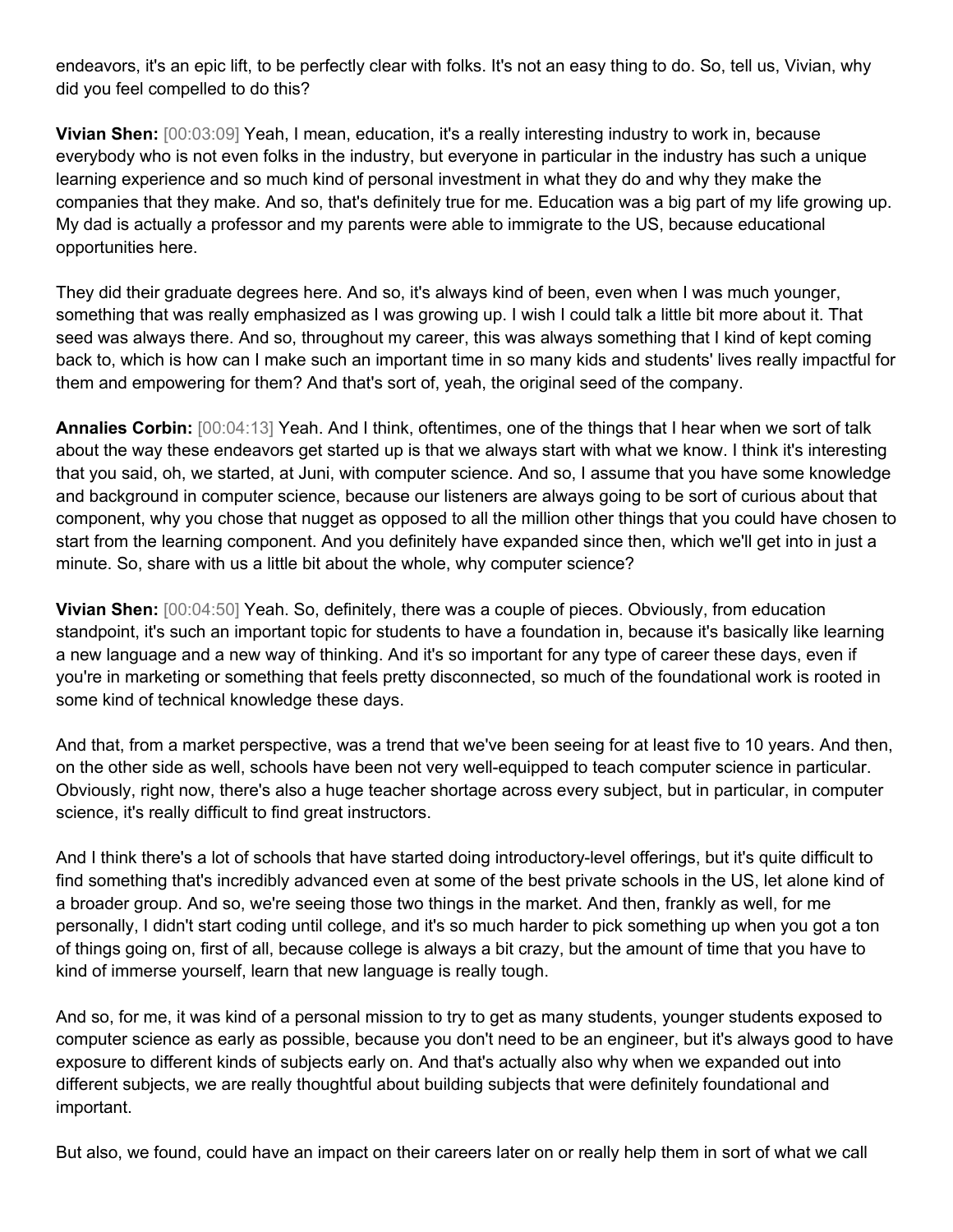real world ways versus just memorizing different parts of a flower or something like that. And I think there's such interesting applications for most of the subjects that we learn in school, but the way that we've taught them is not always rooted in that project-based application.

**Annalies Corbin:** [00:07:12] Okay. So, I love the fact that you mentioned the difficulty around finding computer science teachers, and really finding computer science teachers that have a background and an experience, and quite frankly, a lack of fear in this space. Because traditional teacher prep programs didn't spend a lot of time historically focusing on getting teachers prepared to be computer science teachers, and by pushing computer science and coding, and opportunities tied to that further and further down into grade levels, elementary, and middle school, one of the things that we are seeing at PAST as a response to this is that teachers are suddenly being willing to learn what they perceive to be way outside of their areas of expertise, coding in computer science along with their kids.

And it's my hope that sort of stigma changes the tide around getting more people willing to go into computer science, because it's super, super important, and it is an absolute essential element for our students as they get ready for the world to work further down the pipeline. But I am really curious, even though the platform is specifically tied for students, what kind of experience or conversations are you having from educators in their own curiosity about what you've done with Juni Learning?

**Vivian Shen:** [00:08:23] Yeah, it's a great question, and I will caveat this with, historically, we've worked more directly with parents and students, and created sort of more of a direct family relationship, but we've started working more and more with schools and full-time teachers. And it's been really incredible to learn about the pain points that they have in ways that we can help support as well. We started a couple of pilots with schools actually recently, so it's been pretty interesting to see what the gaps are.

And what it definitely has come down to a certain extent, how do we learn, literally learn the subject matter? And then, also, how do we staff these sessions, find the time to do this in a school day when you already have all these requirements from the state and that kind of thing as well. But yeah, there's so much desire for teachers to learn this, and it's been really interesting, because it almost became more of a logistical question, where they're just like, how do we get this done instead of why? Which, I don't know that it was ever a why question, necessarily, but there are so many priorities going on.

And so, this is one of the ones where it's very grassroots from families as well, where parents at schools are asking for this, and then with the teachers as well. So, it's been really amazing to learn from them what some of the gaps are, and our curriculum as well was originally designed to be taught one-on-one. And so, as we've kind of updated the curriculum as well to work with a larger setting or work with a flipped classroom model, too, so that they could facilitate more students, that's been a steep learning curve for us, but it's really exciting, some of the progress we've made there, too.

**Annalies Corbin:** [00:10:03] Yeah, absolutely. And I look forward actually over time to sort of hearing more about the sort of impact and the inroads that you're making there, because I suspect, and the folks will go out, and please do, take a look at Juni Learning, you're going to sort of see what Vivian's making reference to. And I think that there will, long-term, be some really intriguing desire and application for what the work that you're doing to be translated into not just that informal learning, but into the formal setting as well.

So, it's really interesting. I also want to talk a little bit, Vivian, because you expanded out, you started with computer science, but you actually now have several new sort of intriguing veins, if you will, in the platform. And so, I'd love to hear a little bit about, I know there's one on investing, there's one on data science, public speaking. They're disparate, they seem so unrelated, and yet I suspect there's a lot of consistency in terms of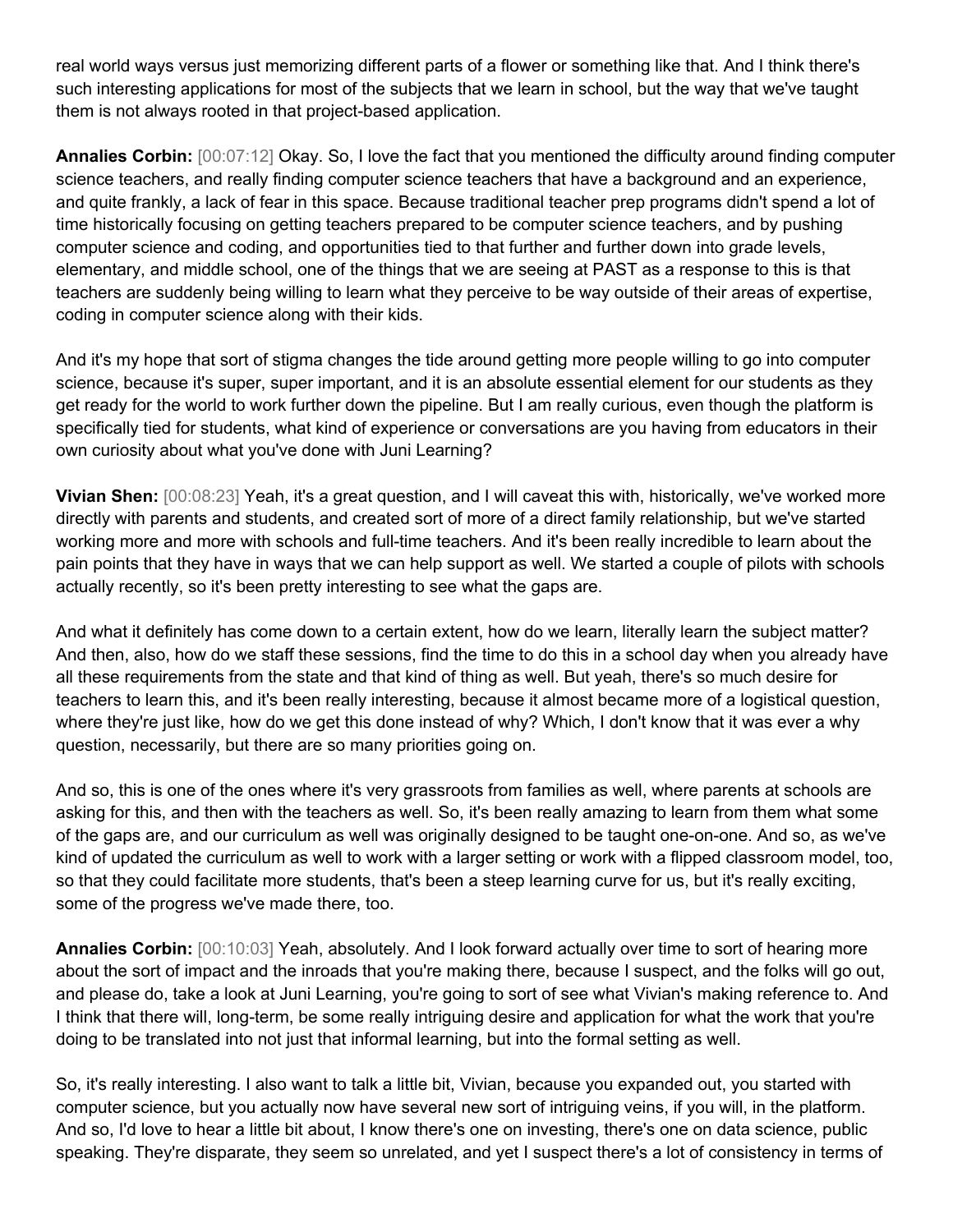the way you make the choices that you did, but also then the way that students could see how all these different pieces connect over time.

**Vivian Shen:** [00:11:07] Yeah, definitely. And it's really interesting because when we started building out our subjects originally, we kind of looked at it more like a traditional K-12 classroom, and we actually started, outside of coding, we went into math, more standard math, and then English as well. And so, those are the first two subjects that we expanded out into, but we sort of took a step back, and said, okay, are we actually teaching skills here or are we just teaching to curriculum or set of standards that's potentially not as helpful for students when they're outside of the K-12 ladder?

And so, that's when we did more research around, what are the careers of the future that folks will need to adjust into? What are some of the skills that those need? And that's why we did a little bit of a shift to focus more on these kind of skill areas where kids are really excited to learn, there's something practical there that they can add to their portfolio as well, but it's sort of foundational, can be applied to various different types of roles.

And so, for example, storytelling, that one is near and dear to me, because I actually minored in creative writing in college, but that's so important for any kind of role that you have, right? Because even if you're a very technical research scientist or something like that, you need to be able to present and write a paper to show your findings and communicate with different people, et cetera.

And so, that's really important. And even with investing, I think a lot of what's been really interesting to find is it's sort of like an investing and economics-focused course. And there are so many kids who naturally understand how supply and demand work, and all of these things from video games, but they haven't just put like the words to the concepts that they're seeing as well. And so, it's just been really fun to launch these subjects, where kids are like, oh, wow, I knew some of this intuitively, but it's really interesting that this is an actual career or this is something that I can do.

And so, with the investing course, it's actually funny, because we get no actual stock advice here, my heavy disclaimer, but a lot of kids, like they know about stocks, because they're playing Roblox, and they're like, I would buy Roblox stock, because all my friends use Roblox and things like that, they're starting to pick that up. So, kind of giving them that outlet and that way to formalize it a little bit has been, yeah, just incredible in those subjects.

**Annalies Corbin:** [00:13:38] Yeah, absolutely. And kids like that because they can figure out how it relates to them, so that's part of that lift, that's sort of taken care of it for you, which is a really sort of lovely thing to see. So, I'm super intrigued in particular about the public speaking program that you got, because I love the fact that you partnered with TEDx to get this done. And the reason I love this is because every time I go and spend any time working with kiddos, sort of getting ready to do presentations, I'm like, have you watched TEDx?

Do you understand some of the theories of action that go on with this? Let's think about some of the skills that you can grab out of what you see on your favorite TEDx, or two or three favorite TEDx that you've watched. And how could you kind of make some of those strategies your own? And it comes up over and over again. And so, I was really excited, actually, to sort of see this. So, share with us a little bit about sort of how you got that partnership started. What does it mean, in practical sense, for student signed up for that course? What do the students sort of get out of that? What are the expectations?

**Vivian Shen:** [00:14:33] Yeah, of course. And huge shoutout to the curriculum and partnerships team at Juni, because they're really the ones who did the heavy lifting here. And to your point, a lot of students, we like to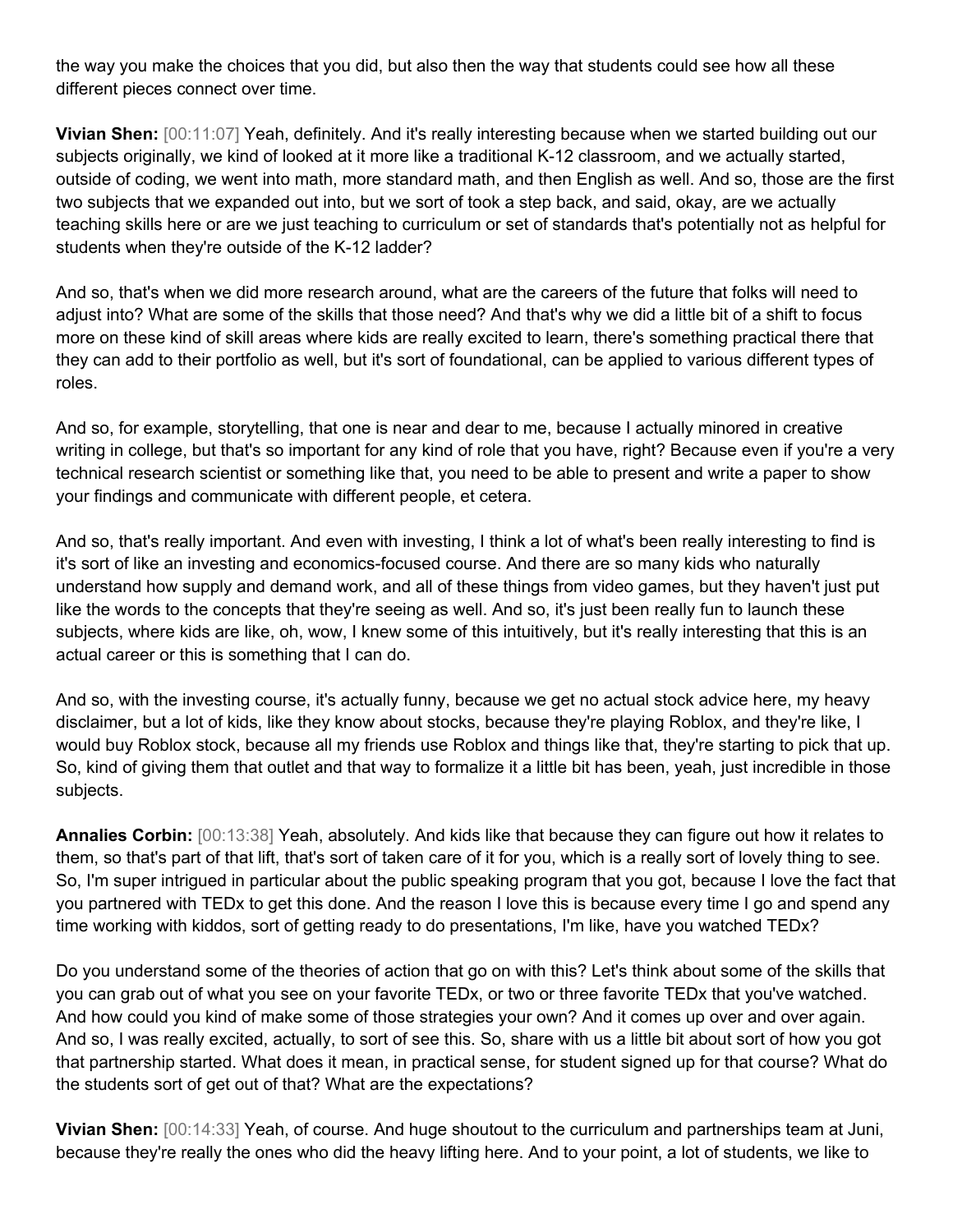give them the scaffolding to get out of their comfort zone. And so, it's one thing to do a public speaking course where the audience is just your parents or maybe a couple other kids, but it's another thing to say, okay, I'm going to make this public for many other people to learn more about my story.

And so, that's been really, really interesting, because every course that we have outside of this one as well, we end it with kind of capstone project that all students do. And so, for the public speaking one, yeah, it enables them to submit it into this TEDx program and they can actually get it public for everybody to see. And that little bit of impetus to say, okay, this is a little bit more formal for what I'm doing and I do kind of need to straighten my tie a little bit. It gives them that extra push to get out there.

And I do think that it's really cool to see students adding these kinds of things to their resume almost and their portfolio. Even with our novel writing course, too, at the end of the course, you write a full novel, you can publish it if you want. Amazon actually lets you self-publish books and things like that as well, so that's always a ton of fun for them to do, and we try to keep every course that we have with one of these projects, really build towards that.

**Annalies Corbin:** [00:16:09] Yeah, that's a great thing to do, and the kids get so much out of it, and one of the things that I love is because they build confidence over time. It's really interesting, because when we scaffold our programs, we do a lot of piloting of programs at the PAST Foundation and the Innovation Lab by design. And so, one of the things that happens, so for example, in the summertime, we will have programs that will run eight or 10 weeks, not the same program, but they'll run for a week, and we will have kids that will start in week one and stay all eight weeks.

And every week, it's a different program, a different camp, and every single one of those programs requires, at the end of the week, you have to stand up and do a public presentation about what you experienced, what you learned that week. And at the end of the first week, almost always, you barely get some of those kids the first time out of the gate to stand up.

That is a very nervous and a bit traumatic for some kids, but by the end, they're explaining to the other kids that are new, well, this is how you do it, and this is how it's going to work, and you can just watch their confidence grow and build. And it's one of the things that I love about the way you scaffolded this work, because you're recognizing that kids, you got to meet them where they are and they can grow with you.

**Vivian Shen:** [00:17:21] Yeah. No, 100%. And I love that you mentioned that actually, because the way that we built the platform is that even in our computer science, in our coding classes, kids can record a little video of themselves explaining their project and publish it to the platform and it's public for everybody to see. And we built sort of different gradations in which you can make your project public, so you can just make it public without recording anything. You can also just record audio, and then you can kind of do the audio and video. And we do see over time, with a little bit of encouragement, they start publishing first, and then they add the audio and kind of like getting up to that level where they feel confident.

To your point a little bit as well, a lot of kids need a little bit of a push, because it's always easy to not show off what you're working on, but sort of once you get that first—it's a little bit addictive for them. I think that when you get that first little bit of validation and you see like other people build your project or they like, whatever the case is, and you kind of get the momentum going, and you feel confident, and feel like you're good at something,, yeah, which is huge. So, that's definitely a big part of what we do as well.

**Annalies Corbin:** [00:18:29] Yeah, absolutely. So, I'm also curious, Vivian, so let's talk a little bit about the instruction or the instructors, right? Because the platform is offering a real wide array, quite frankly, of things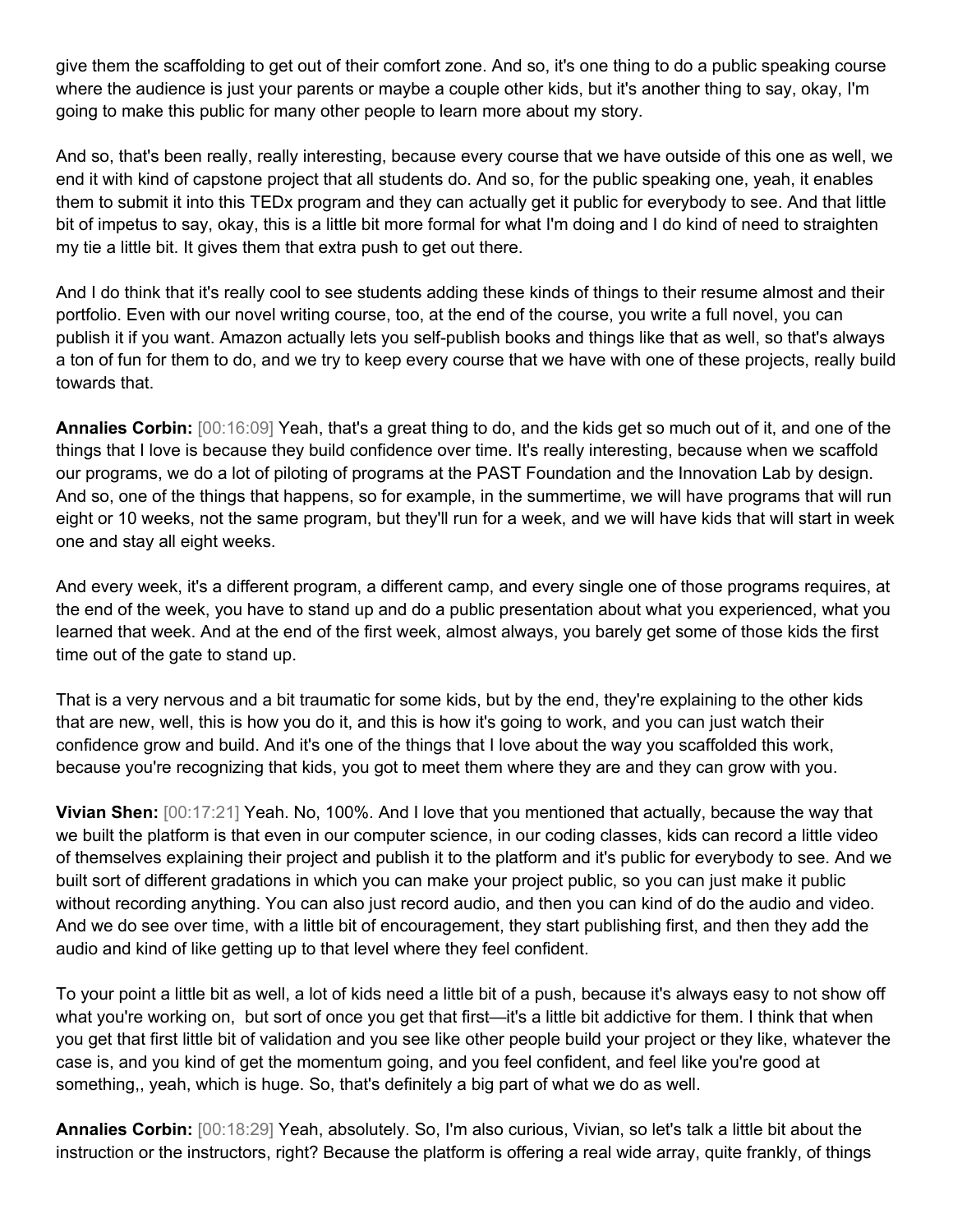that people can learn, the students can learn. So, how do you then, because I assume, and I could be wrong, that you don't have this entire pantheon of these instructors all in-house, all the time 24/7, so to speak, that you actually have to, through some mechanism, find the appropriate person to be, and lead the instruction, and to inspire. So, what does that look like? I'm curious about that part.

**Vivian Shen:** [00:19:08] Yeah, it's a great question. So, for our private classes, we've actually built all of the curriculum in-house with our curriculum team, and so that provides a lot of kind of stable progress across different instructors for students. And so, the instructors that we do hire, we interview them definitely for subject matter expertise, but mainly for classroom management, how much are they able to challenge students and support them at the same time? Like, that balance is quite tough. A little higher energy as well, because I think teaching over Zoom is an acquired skill.

And so, those are some of the things that we look for with our instructors. And then, we do actually hire them as employees of the company. And so, when we match students and instructors together, a lot of it's definitely based on availability, but we'll look at things like personality types. Is there a special request from the parent or student with learning differences? All of that kind of thing as well. And our team kind of does that matching inhouse. But really, the curriculum is kind of this living, breathing product for us, where the instructors make it better over time as well by giving us feedback on it.

And we have a couple of things in the works to kind of scale up the curriculum and kind of the types of courses that could come on the platform as well, because instructors come to us all the time, and they're like, I wish I could teach a class on crypto or I wish I could do this. And so, what's the path to do that? And I think there's a lot of exciting stuff there.

But yeah, and our instructors, I would say, they're folks, who, as a parent, you would want your kids to look up to as a role model and somebody that they want to eventually hopefully become. And so, it's been really rewarding to watch the instructors actually go from being a freshman in college when they first start working with us, to some of them, we've actually hired full time into various roles at the company, like engineers and all of these kinds of things. So, it's very cool to see that evolution for the instructor side as well.

**Annalies Corbin:** [00:21:09] Yeah, absolutely. That's fabulous. I like the fact that they get multiple entry points and can find themselves being part of the team long term. That makes such a huge difference. One of the things that I can imagine that folks who are listening are thinking is, okay, this is awesome, but this is all online. We've just spent the last almost 24 months, we're getting close to that, in the midst of this global pandemic, with everything shifting to a lot of just online only, some hybrid, some in-person. How does Juni Learning deal with and think about our battle, take your pick, which word makes the most sense in your scenario? Just this notion that kids are exhausted of being on screens. How has that played out for you during this time?

**Vivian Shen:** [00:21:59] Yeah, it's tough. I mean, before COVID, it was interesting because we were setting the pace on online learning, right? I felt like I was preaching this crazy gospel and people were not really believers. And then, just obviously through the world changing so much, everybody is required to be on Zoom, and we just saw a ton of people who were really happy about it.

And now, I think it's kind of gone back a little bit to be somewhere in between, where it works so well for many students, and I think that it's always easy to focus on the students who are on the stories that you see in the news and things like that. But for so many students, it enables them to have flexibility and it enables them to meet instructors that normally they never would be able to meet and also connect with other students kind of where they're at.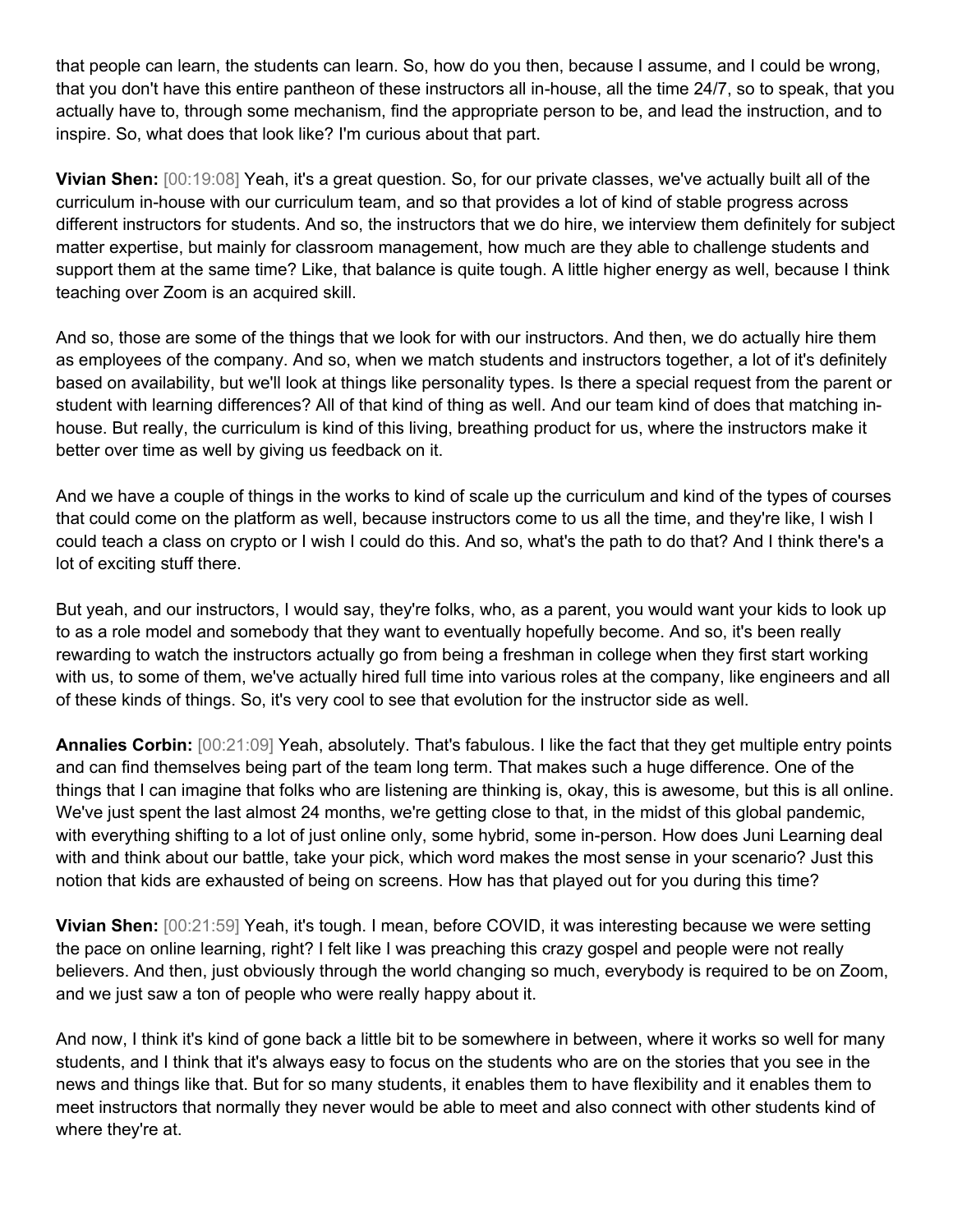However, at the same time, I feel it myself working on Zoom all day, it's tiring. There is something about whatever the studies have shown about staring at yourself for too long. And so, we typically encourage students to do a bit more of the hybrid model. And so, a lot of students will kind of do, they'll do a couple hours a week with us, and then they'll have their in-person school or sports, et cetera.

But really, the way that we see time online is there's always going to be a time where instead of watching Netflix, could you be doing something more productive? Or, if you are able to actually be creating something instead of consuming something, that's a very different story as well. And so, those are the times where we've been kind of getting more and more time from students and seeing that be really productive, but yeah, definitely, I'm a big proponent of the hybrid model, both for work and for students, but we'll see what the new normal will be again next year.

Yeah, overwhelmingly, a lot of parents, I think to your point, they love the flexibility and convenience. And you can actually see the classes going on, too, which was a bit of a black box before. But yeah, I definitely think it'll be a balancing act to kind of create a program for every student that marries together that in-person interaction as well as the online piece.

**Annalies Corbin:** [00:24:16] Yeah, absolutely. We definitely see the same thing and I really love the way you put the creating versus consuming. And I think that that's brilliant in the sense of the messaging as it relates both to parents, to teachers, to communities, and ultimately, to students to have a better understanding of what this experience is going to be like. And that's definitely the experience we want folks to have. I love that very much. That's awesome.

I always like to, as we sort of wrap the conversation, sort of talk about some of the pieces that folks are maybe struggling with. And one of the programs that Juni Learning does that we didn't really get into much, but is one that I'm intrigued by, because it's one that we advocate for, is your hackathons. And so, I want to just really briefly sort of touch base on sort of what you do with hackathons, and is that something that you do in that oneon-one setting or how do you make that more broadly accessible? What exactly does that look like for Juni Learning?

**Vivian Shen:** [00:25:19] That's a great question. So, our hackathons are incredible, because you don't actually need to be a Juni student to participate in the hackathon, so they're a competition where we've done so many different types of prompts. Like at the beginning of COVID, we did do a healthcare-focused one. But then, we've done like Halloween, everything in between.

And it's an opportunity for kids to be really creative, actually, to tie in some of the other things that we've been talking about, package together, give a presentation, really flex multiple different types of skills when they're entering these hackathons as well. I think one of the things that we're trying to get a little bit better on is that it does require a little bit of knowledge of coding to enter the hackathon, because you need to build a project.

But we have, yeah, all different skill level tiers for folks to do. And I think the most incredible part of the hackathon is that it really serves as a culmination for a lot of students to put everything together that they've learned, and also take a step back, and say, oh, my gosh, I made all of this and it's something that I'm really proud of that I can show off.

And we do pick some of the stellar projects for prizes, but everybody who participates in the hackathon, it's so rewarding for them and for their parents as well to kind of see what they've been working on. So, that's really what we encourage with the hackathon, is just ideally for every students to feel proud of what they've done and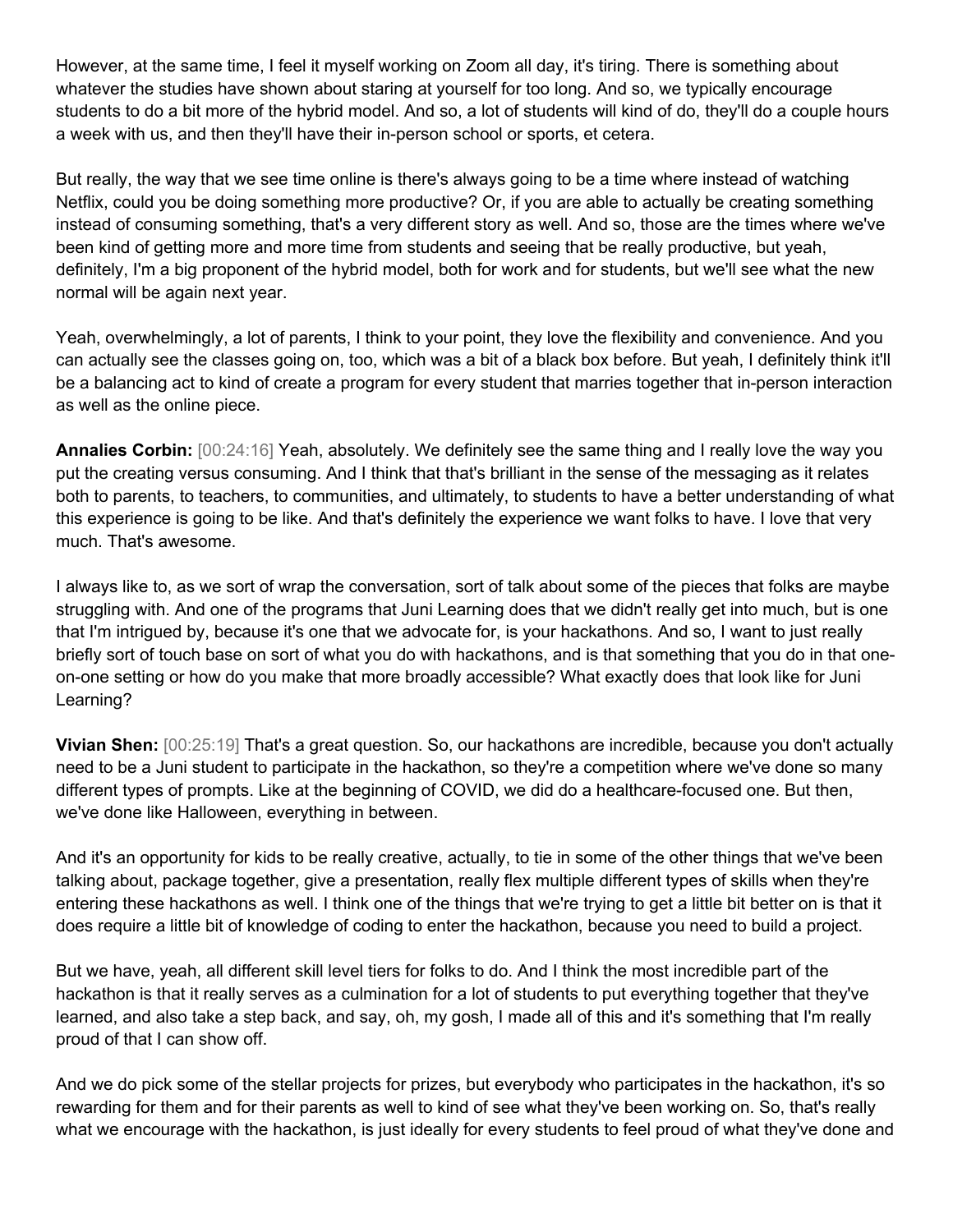kind of give them that break point, where they can say, I'm going to sit back, and look at what I've done, package it up, present it to the world, and hopefully build that confidence that we were talking about as well.

**Annalies Corbin:** [00:26:59] Yeah. Well, what I love about hackathon and the reason that we advocate for it so much is that I think that it provides for lots of kids that context for the things they've been learning along the way, of coding, computer science, whatever it happens to be, as a moment to say, I can take all of these things that I've learned and I'll apply them to something in a meaningful way. I can actually demonstrate to myself into the world that I can do something with this sets of skills I've been acquiring.

And oftentimes, when I've been in a lot of the sort of big in-person hackathons or whatnot that are going on, we do them at the Innovation Lab sometimes. It's just walking around. And that's a lot of the chatter that I hear from the kids. oh, I didn't know if I was ever going to use this, things like that. And so, the context is super meaningful for kids, because they can solve any problem we toss at them if they have the tools and the context to understand how to get there.

**Vivian Shen:** [00:27:49] 100%. It's so much about connecting the dots for them, because I think when you're young, you're just like, oh, why am I forced to do all these things, or Why am I learning this weird thing in math? But when you look back and you can connect all those things together, it gives you more confidence, but also a reason to keep going, because you figure out that, eventually, you'll always be connecting the dots back. And I think that's something that comes with wisdom and age that you find. But if you can teach kids that, too, then they kind of get that head start, too. Yeah, I think you hit the nail on the head, that's so rewarding for them and for us to see as well.

**Annalies Corbin:** [00:28:27] Yeah, it's a lot of fun. Everybody just have fun together. That's really wonderful. So, as we wrap up here, Vivian, what's next? What is on the horizon, not the big trade secrets, but what are you thinking about from the sort of bigger, broader sort of global perspective of education that you feel like is wickedly important to that Juni Learning and Vivian in particular has the skill set to take on? What are you thinking about?

**Vivian Shen:** [00:28:56] Yeah. I mean, I am always thinking about scale of impact. And so, I think scale, it's in every minute of every single interaction that we do in every class with an individual student, but it's also, how many students can we work with? How many times can we be the spark for them to say, oh, wow, I can do this or I can set down this path? And so, for me, it's about getting students across the world access to more and more incredible education experiences.

And really, we think about curating these experiences and the quality of them, because I think there's a lot of content out there, but there's almost too much, and so how can you make something where students feel like everything that they're getting is worthwhile, and that they're learning and they're building on this kind of repertoire that they can use for the rest of their lives?

And it's just such a big opportunity, especially in the US but around the world as well. And I think the last two years have really made it a focus area for a lot of people, parents, students, teachers, et cetera, so I'm just excited to see how the market changes and how we can scale our impact, too, because, yeah, there's a lot of folks out there who need it. So, yeah, we're excited.

**Annalies Corbin:** [00:30:17] There are, and thank you so much for the work that you're doing, because it's really incredible. And I would encourage our listeners, please go and check out Juni Learning. We will provide, when the program is released, a set of links, so you can easily get there, just navigate your way there. But I do want to thank you, Vivian, not just for taking time today, but for the work that you're doing, because it's going to